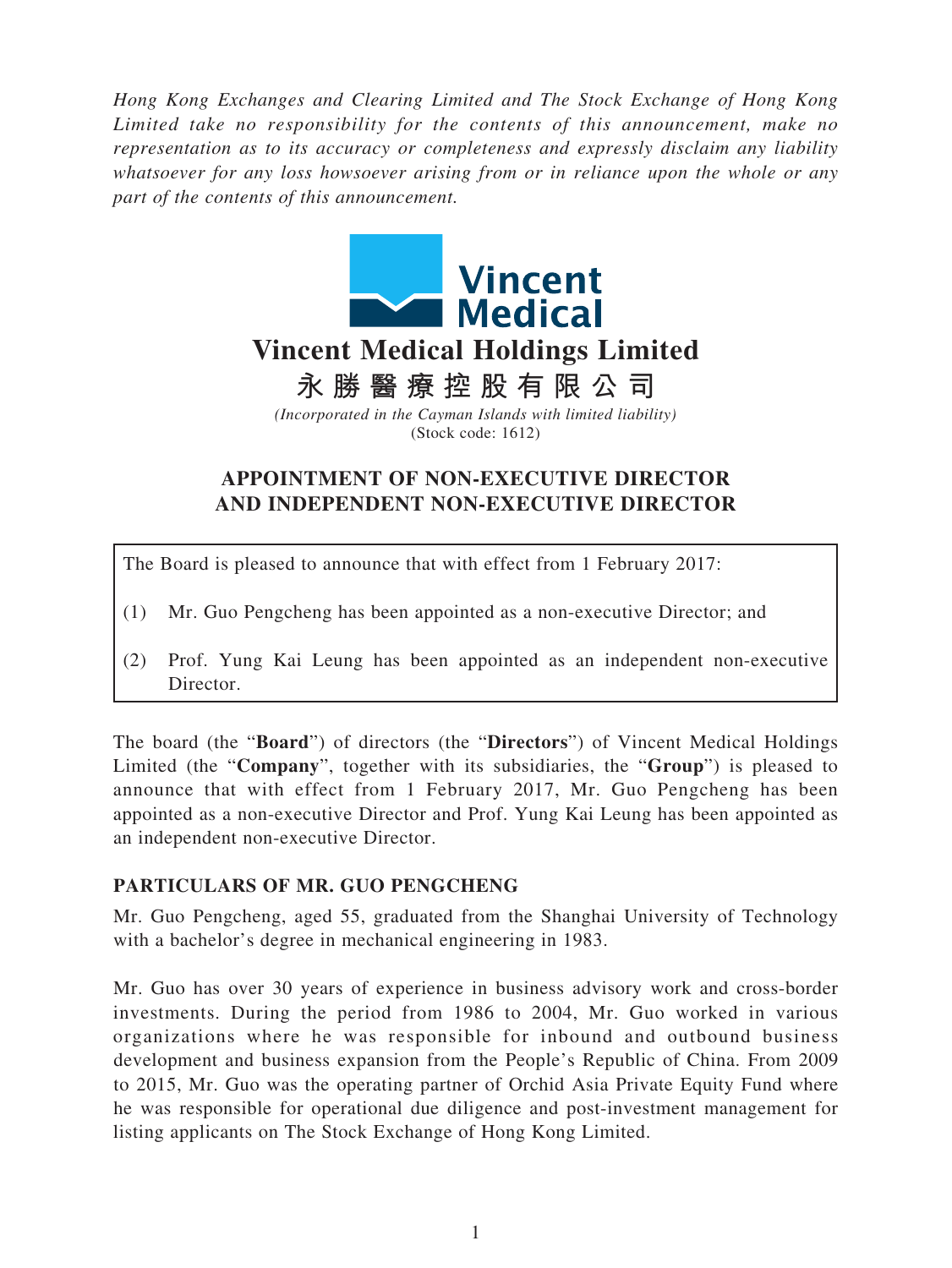Since 2015, Mr. Guo has acted as the senior investment consultant of Dong Yin Development (Holdings) Limited, an indirect substantial shareholder interested in 33,000,000 shares of the Company, representing approximately 5.17% of the issued share capital of the Company.

Mr. Guo is responsible for providing strategic guidance to the Group on operational efficiency enhancement.

Mr. Guo has entered into a service agreement with the Company for a term of three years commencing from 1 February 2017 provided that at any time during the term of appointment, either party may terminate the appointment by giving to the other not less than three months' notice in writing. His appointment is subject to retirement by rotation and re-election at an annual general meeting in accordance with the articles of association of the Company and the Rules Governing the Listing of Securities on The Stock Exchange of Hong Kong Limited (the "**Listing Rules**"). Pursuant to Mr. Guo's service agreement, he is entitled to a monthly remuneration of HK\$15,000. The emolument of Mr. Guo was determined with reference to his duties and responsibilities, the Company's performance as well as the remuneration benchmark in the industry and the prevailing market conditions.

## **PARTICULARS OF PROF. YUNG KAI LEUNG**

Prof. Yung Kai Leung, aged 67, graduated from Brighton University, the United Kingdom with a bachelor's degree in electronic engineering in 1975. He further obtained a master's degree in automatic control systems from Imperial College, the United Kingdom in 1976 and his doctorate in microprocessor applications in process control from the Plymouth University, the United Kingdom in 1985. He is a fellow member of the Hong Kong Institute of Engineers and a fellow of the Hong Kong Academy of Engineering Sciences. In 2015, Prof. Yung was awarded the Bronze Bauhinia Star for his contributions to scientific research.

Since 1986, Prof. Yung held various positions at The Hong Kong Polytechnic University. Prof. Yung has been a professor in the Department of Industrial and Systems Engineering at The Hong Kong Polytechnic University since 2001.

Prof. Yung is responsible for participating in meetings of the Board to bring an independent perspective and judgment on issues of strategy, performance, accountability, resources, key appointments and standards of conduct and transactions which are material to the Group as and when required.